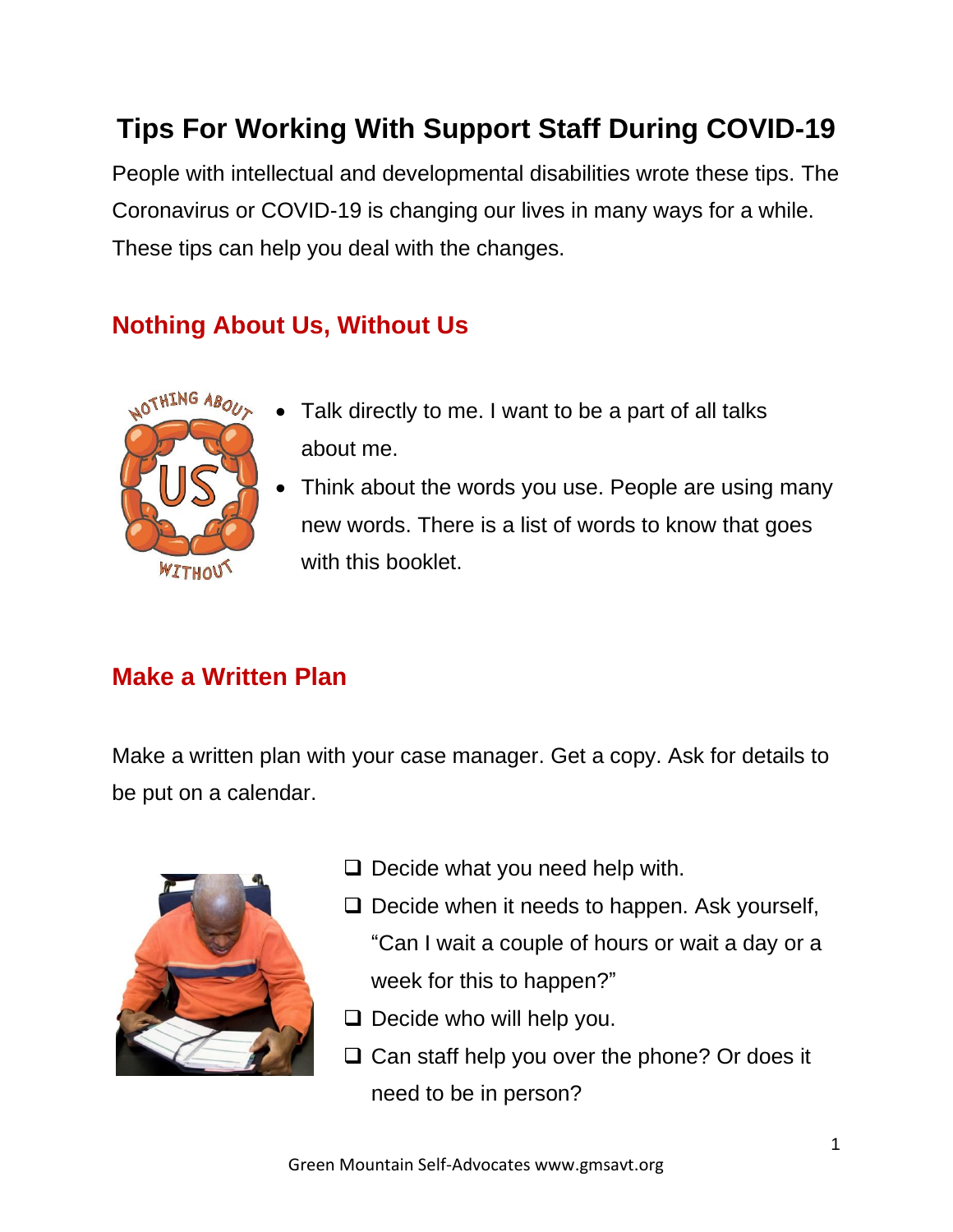#### **Examples include:**



- $\triangleright$  Meals: Can you heat up a prepared meal or do you need help preparing every meal?
- ➢ Showering: Do you need help every day or every 3 days?
- ➢ Grocery Shopping: Do you need help once a week or every 2 weeks?

 $\Box$  Include what to do if staff do not show up.

❑ List who to call if you need help. (Include family or friends.)



- ❑ Include what to do if you get sick. Who to call if you cannot reach your doctor.
- ❑ You and your case manager need to agree to this plan.
- ❑ Make sure you get it in writing.

## **How To Deal With New Support Staff**

If you get new support staff:

- Your agency must tell you before it happens.
- Try to meet new staff over the phone first.
- Make a plan on how to train new support staff.
	- 1. What do you want them to know?
	- 2. Who can help you with the training?
	- 3. Go over your plan with your new support staff.

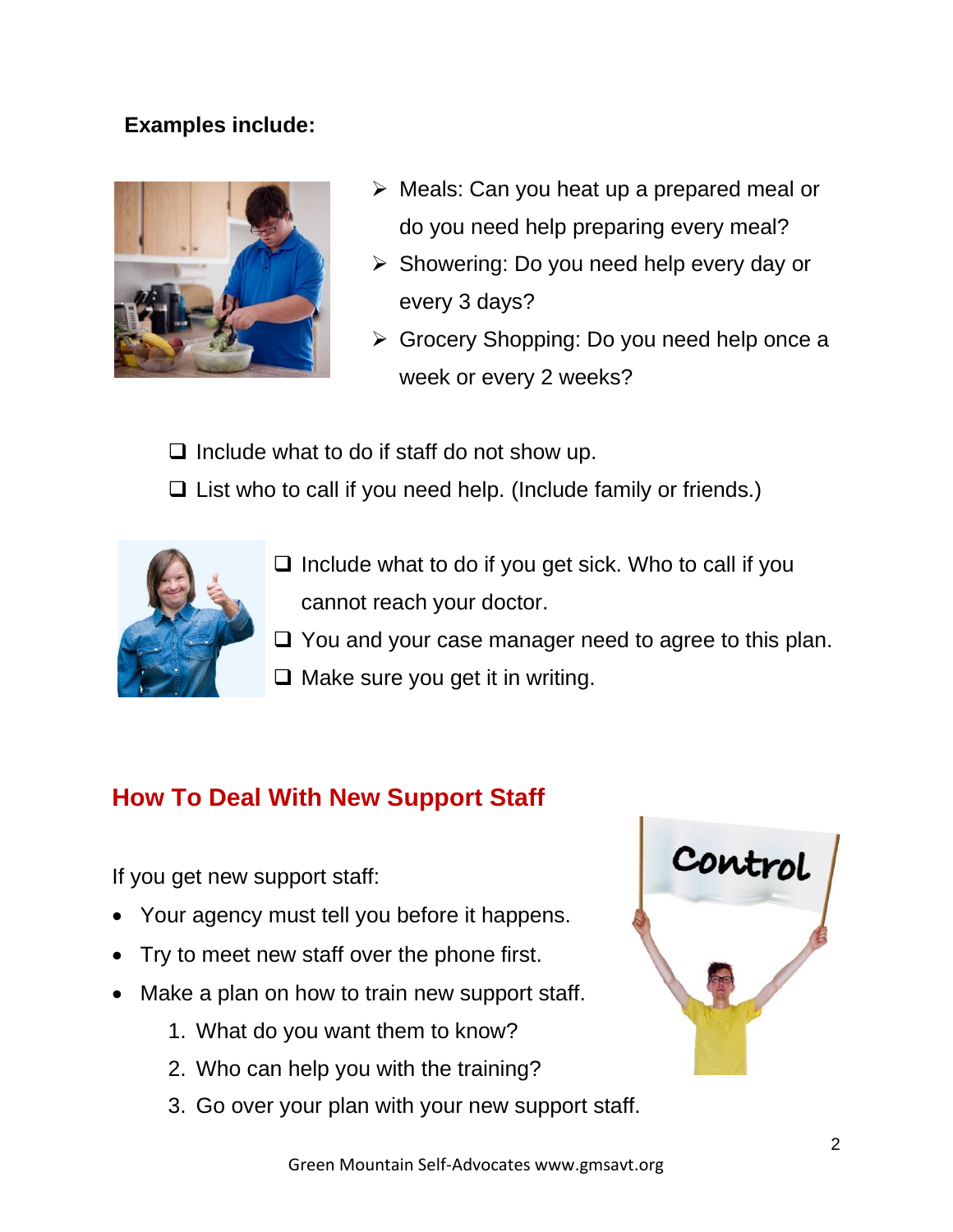### **Being Safe When At Home**



- Do not open your door to strangers. If they are new staff you will be told they are coming. Talk to someone you trust before giving away your food, money or other things.
- If my staff person is sick, what should I do?
- ❑ Doctors say sick people must stay home. A sick staff person should stay home until they are well.
- ❑ Tell your team. Tell your case manager.



- Look at the list of your emergency contact numbers at least once a week. Put them in your phone. Talk with your staff about:
	- ❑ When to call your doctor
	- ❑ When to call the agency crisis number
	- ❑ When to call 911

#### **If You Get Sick**

#### **Attendant Care**



Many people need help when they are sick. If you are sick and cannot take care of yourself call your case manager. They will help you set up services. Decide what is safe and what meets your needs.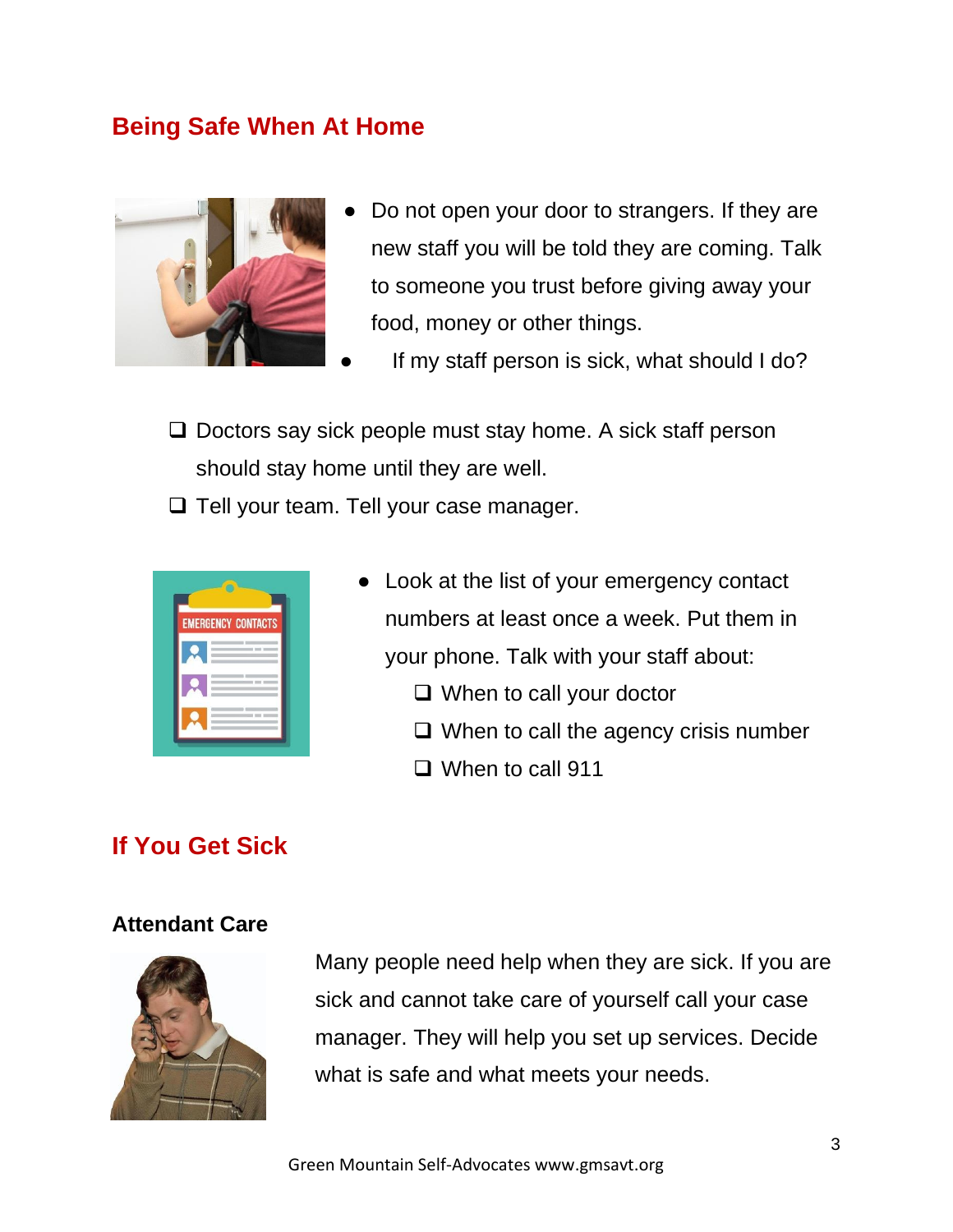**PPE – Personal Protective Equipment -** Germs get into a person's body

through your nose, mouth and eyes. So, your staff may use:



- ❑ Gloves
- ❑ Masks
- ❑ Goggles or glasses
- ❑ Gown

## **Who is responsible for getting these supplies?**



- If you get services from an agency they will buy these things.
- If you manage your own services you must buy these items.

# **Things To Ask Your Case Manager**

● Put your case manager's number in your phone.



- If you live in a residential program:
	- $\Box$  Ask what will happen if you get the Coronavirus.
	- $\Box$  Ask what will happen if someone you live with gets it.



- If you have a job your case manager can help you stay in touch with your boss.
- If you are not working right now they can help you figure out how to pay your bills.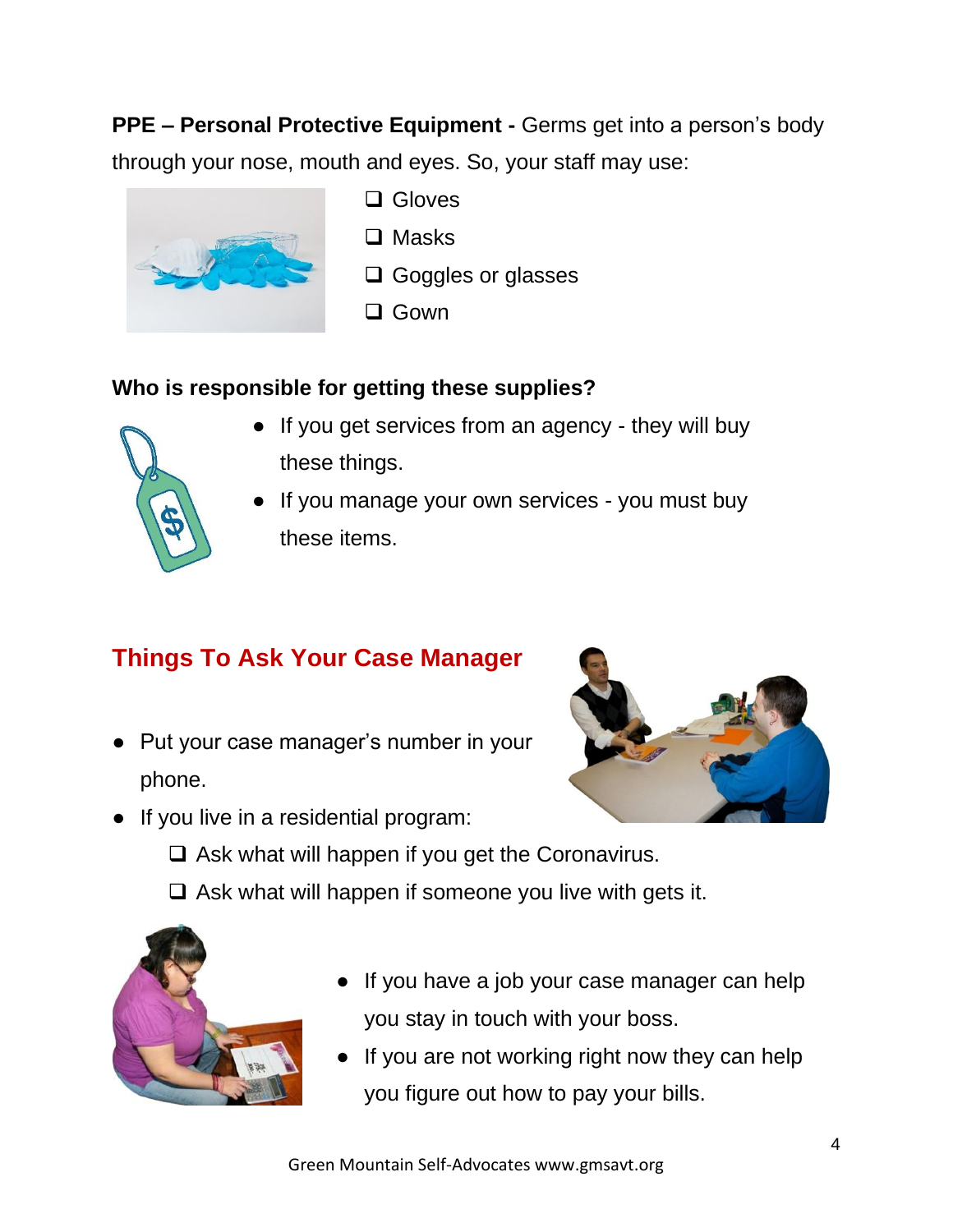

# Your case manager can help you apply for benefits to help people during the Coronavirus.

Check your emergency fact sheet. Make sure it is up to date.

#### **Med check**:

- $\Box$  See how much medication you have.
- ❑ Know when you can get a refill.
- ❑ Find out if your meds can be delivered or mailed to you.
- ❑ Should you ask your doctor to order extra meds as a backup.



# **What is helpful?**

# **CORONAVIRUS**



The Coronavirus is changing our lives in many ways for a while. Staff should explain if they are using new ways to help you. Staff should often ask if you have any questions.

Some people live with their support person. If the support person gets sick, they must tell your case manager. If anyone in the house gets sick, the case manager must be told. You may be able to leave and stay somewhere else for a while.

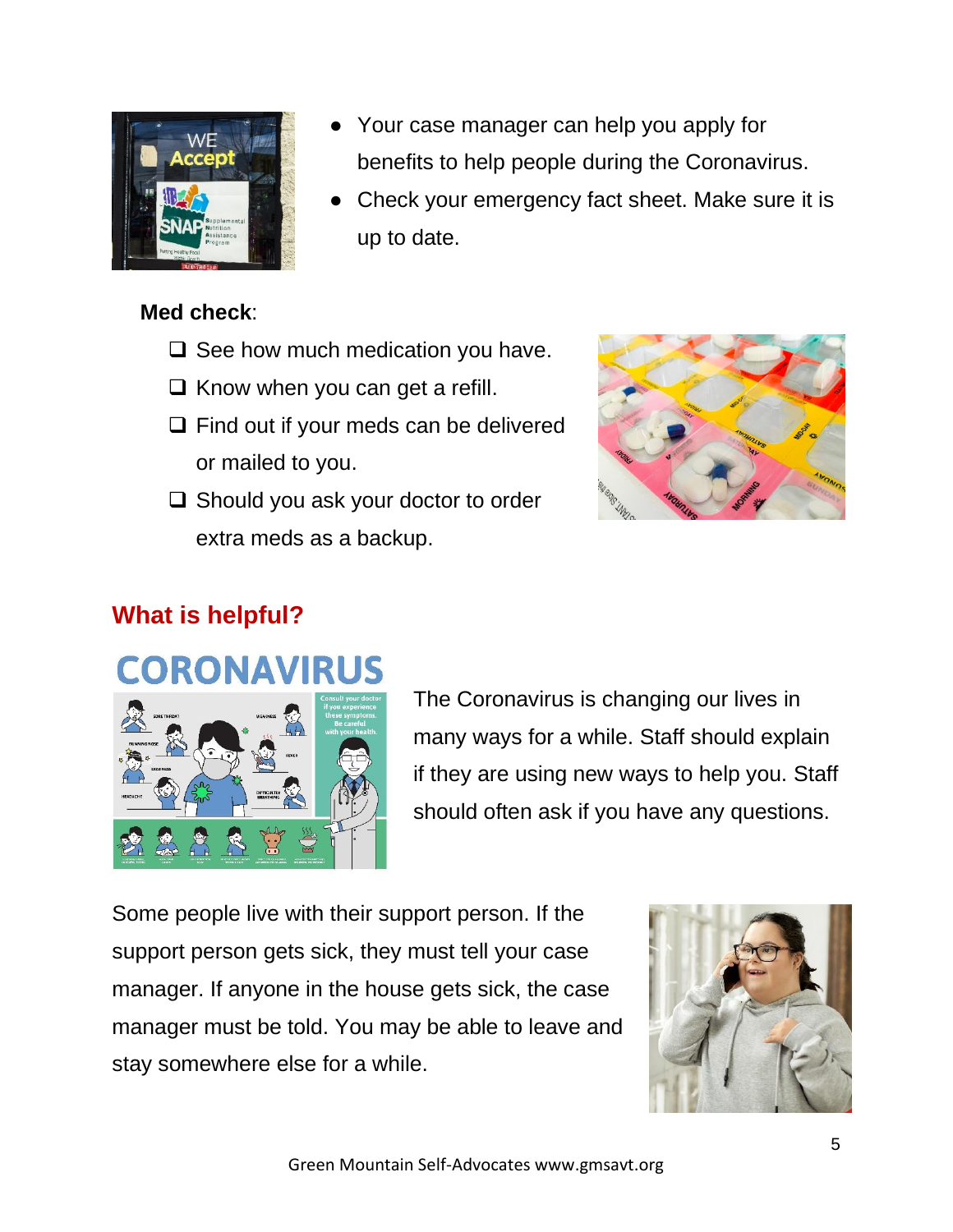## **What To Do If Someone You Live With Gets Sick?**



- Stay away from the sick person. They should be in their own room. Do not go into their "sick" room.
- The sick person should wear a mask if they come out of their room.
- The sick person should have their own bathroom that no one else uses.



Wash your hands with soap and water as much as you can.

## **Emotional Support**



You may have lots of feelings during this time. You may feel lonely or worried. Life may be more stressful now. Make a list of things to do to bring down your stress level.

Try out new ways to keep in touch with family and friends.

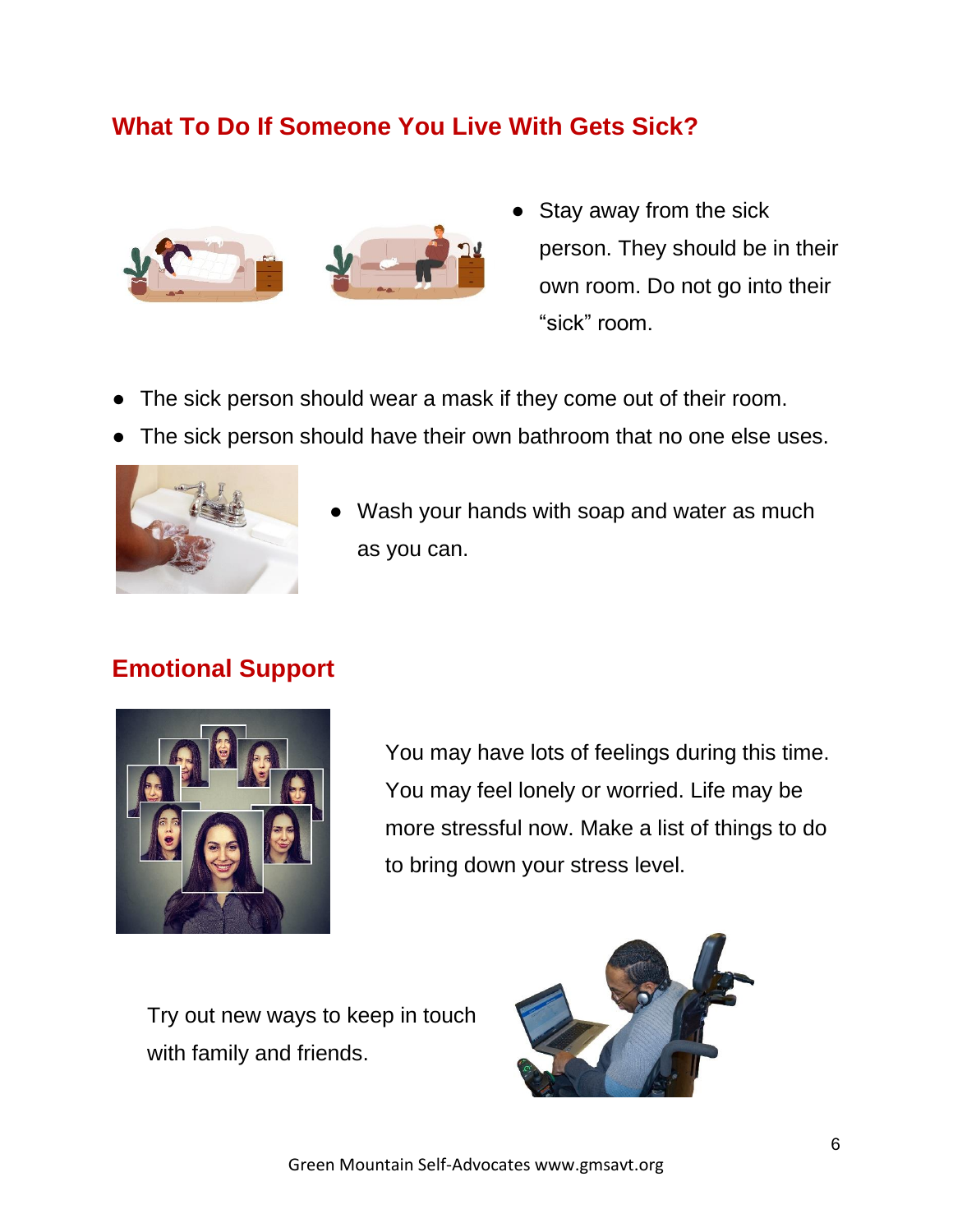#### **Use this basic checklist when staff or friends call or stop by:**

- ❑ What food do you have in your house?
- □ Check on what household supplies or medicines you have and what you need.

#### **Talk about:**



- ❑ Are you feeling sick?
- ❑ How are you sleeping?
- ❑ How are you feeling emotionally? Are you upset or worried?
- ❑ What things do you wish you had help with?

## **Staff Will Be Teaching You New Ways To Stay Healthy**

Staff will support you to:

- Stay 6 feet away from others when in public.
- Cough or sneeze into your elbow.
- Wash your hands often.
- Try not to touch your face.





- Use a phone or internet to talk to your therapist.
- Use a thermometer to take your temperature.



• Learn about the latest Coronavirus orders put out by your governor. Understand there are some things that are good ideas to do. And there are some things you have to do.